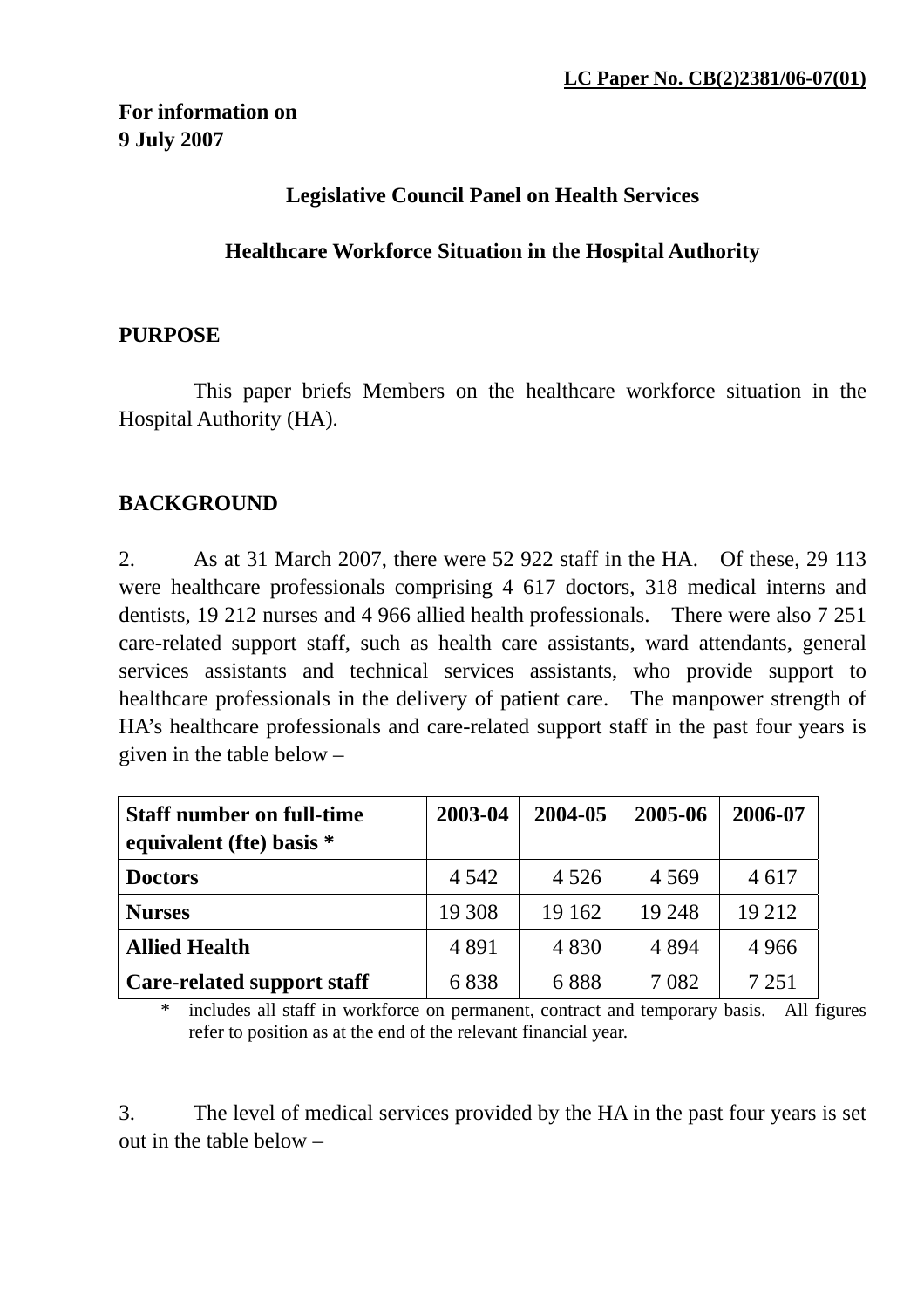| <b>Major Patient Care</b>                                    | 2003-04   | 2004-05   | 2005-06       | 2006-07   |  |
|--------------------------------------------------------------|-----------|-----------|---------------|-----------|--|
| <b>Activities</b>                                            |           |           |               |           |  |
| <b>No. of operations</b>                                     | 297 895   | 343 234   | 338 582       | 338 670   |  |
| No. of major / ultra<br>major operations                     | 96 750    | 110 690   | 112 532       | 113 813   |  |
| <b>Inpatient and day</b><br>patient discharges and<br>deaths | 975 381   | 1 126 389 | 1 125 265     | 1 155 226 |  |
| <b>Specialist Outpatient</b><br>attendances                  | 5 673 517 | 6 006 765 | 6 018 338     | 5 982 020 |  |
| <b>Accident and Emergency</b><br>attendances                 | 1828729   | 2 101 432 | 2 0 1 9 4 5 1 | 2 052 774 |  |
| <b>General Outpatient</b><br>attendances                     | 4 301 386 | 5 302 779 | 5 179 203     | 4 842 247 |  |
| <b>Outreach visits by</b><br>community nurses                | 705 711   | 778 970   | 792 811       | 814 236   |  |

## **STAFF TURNOVER**

4. With the improvement of the economy and expansion of the private market for medical services in recent years, the HA is experiencing an increase in turnover of its healthcare staff. If the effects of the voluntary retirement schemes launched by the Government and the HA in 2002 are excluded, the turnover rate of doctors increased from 3.7% in 2003-04 to 6.7% in 2006-07, and that of nurses from 1.3% to 3.2%. In comparison, the turnover rate of allied health professionals has remained fairly stable at below 3%. The number of staff departures and the turnover rate in the past four years are set out in the table below –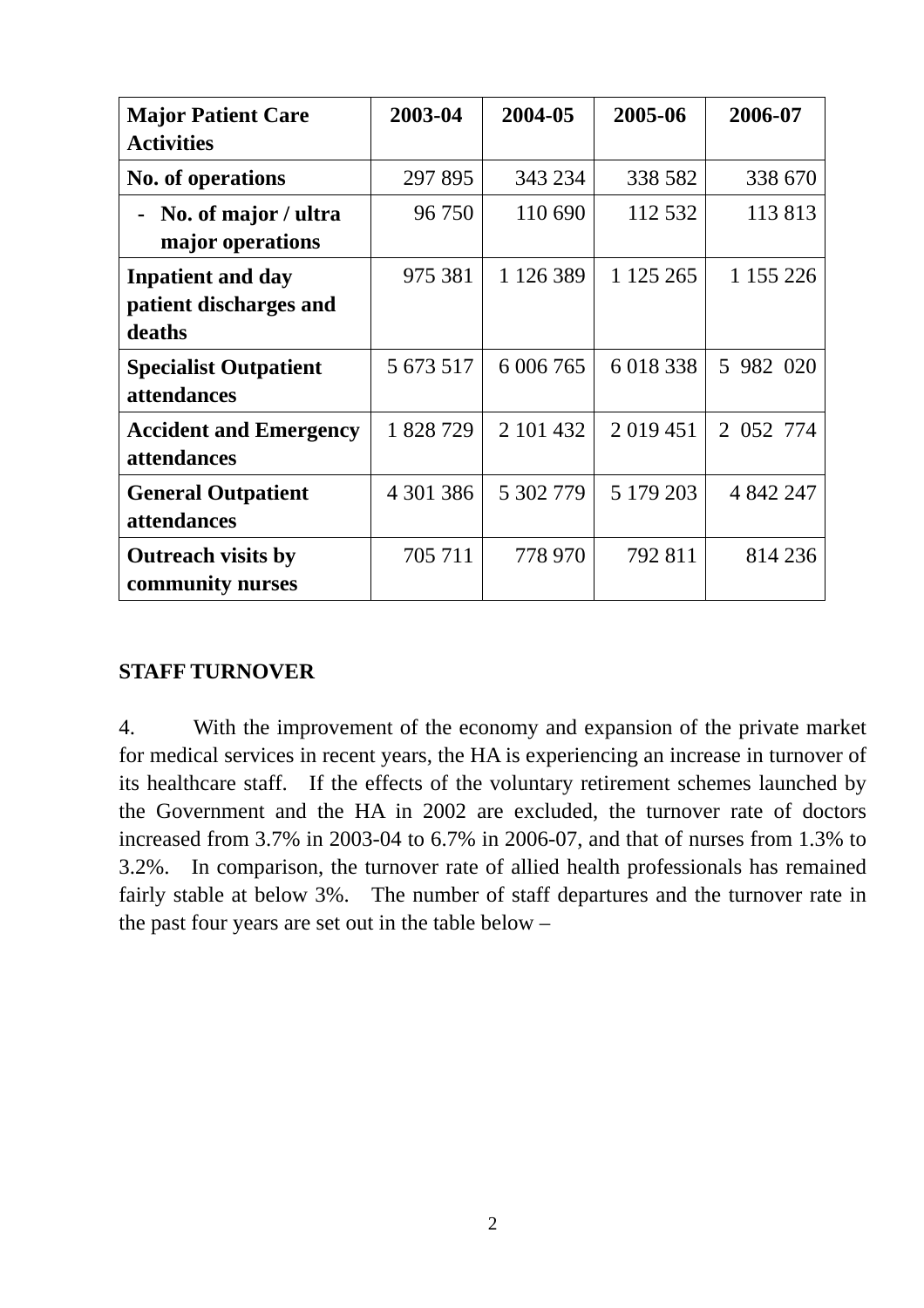|                       |      | 2003-04   | 2004-05 |           | 2005-06 |           | 2006-07 |           |
|-----------------------|------|-----------|---------|-----------|---------|-----------|---------|-----------|
| <b>Doctors</b>        |      |           |         |           |         |           |         |           |
| Turnover *            | 252  | (166)     | 298     | (286)     | 302     | (302)     | 310     | (310)     |
| <b>Turnover Rate</b>  | 5.6% | $(3.7\%)$ | 6.6%    | $(6.3\%)$ | 6.6%    | $(6.6\%)$ | 6.7%    | $(6.7\%)$ |
| <b>Nurses</b>         |      |           |         |           |         |           |         |           |
| Turnover <sup>*</sup> | 862  | (261)     | 625     | (368)     | 400     | (400)     | 615     | (614)     |
| <b>Turnover Rate</b>  | 4.4% | $(1.3\%)$ | 3.3%    | $(1.9\%)$ | 2.1%    | $(2.1\%)$ | 3.2%    | $(3.2\%)$ |
| <b>Allied Health</b>  |      |           |         |           |         |           |         |           |
| Turnover *            | 197  | (117)     | 92      | (71)      | 140     | (140)     | 130     | (130)     |
| <b>Turnover Rate</b>  | 4.2% | $(2.5\%)$ | 2.0%    | $(1.5\%)$ | 2.9%    | $(2.9\%)$ | 2.7%    | $(2.7\%)$ |

\* Figures in brackets exclude voluntary early retirement figures

## **ESTIMATED MANPOWER DEMAND**

5. In the light of the recent trend of increased turnover, the HA has conducted an exercise to estimate its manpower demand for healthcare professionals in the coming years. The methodology used is consistent with international standards, and consists of working out the projected requirement to replace staff turnover due to reasons including retirement and HA's additional manpower needs. In assessing HA's additional manpower needs, the primary factors taken into account in the projection are the effects of population growth and ageing on HA's service demand. The additional staff required for reducing the work hours of doctors and addressing the workload demand of nurses has also been taken into account.

#### Doctors

6. According to HA's projection, the demand for new recruits of doctors would be between 449 and 485 per year over the next five years. However, with the yearly number of local medical graduates decreasing from 310 in 2007-08 and 2008-09 to 280 in 2009-10 and 2010-11, and further to 250 in 2011-02, and having factored in a yearly supply of 10 overseas medical graduates and 20 doctors who graduated in previous years, there would still be a yearly shortfall between 110 and 190 doctors over the next five years.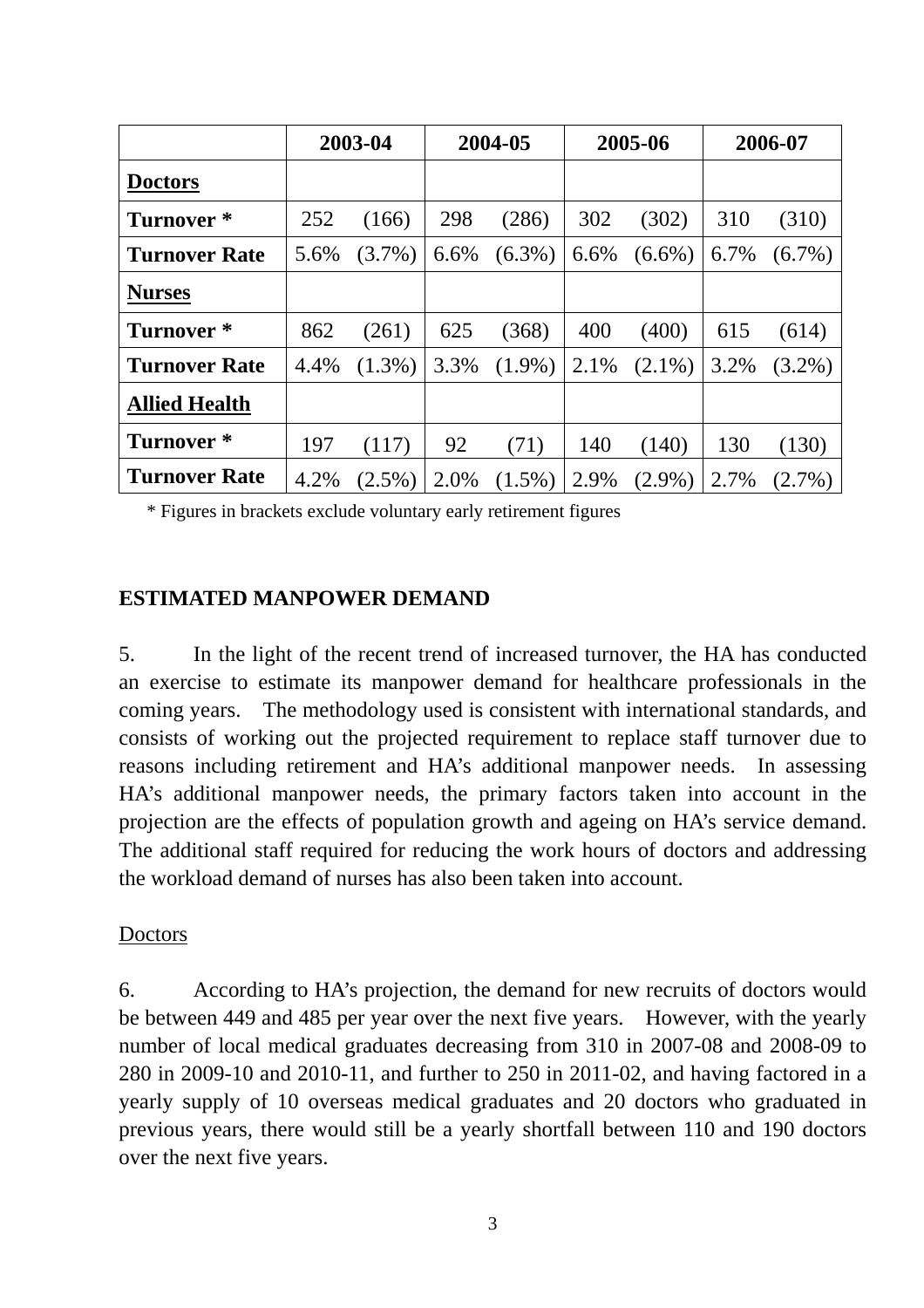## Nurses

7. The HA's demand for new recruits of registered nurses (RNs) would progressively increase over the next five years from 1 079 in 2007-08 to 1 259 in 2011-12. While the supply of nursing graduates from degree courses and high diploma courses by tertiary institutions are also set to increase from 631 in 2007-08 to 893 in 2011-12, and having factored in a yearly supply of 30 nursing graduates who return from overseas, there would still be a shortfall of around 300 to 400 nursing graduates per year.

8. However, apart from the supply of nursing graduates mentioned above, a couple of nursing programs are currently being established. It is anticipated that there would likely be an additional supply of around 160 to 200 nursing graduates per year from 2010-11 onwards.

9. In addition, there will be an enhanced supply of enrolled nurses (ENs) through the Government's blister programme for the welfare sector starting from 2008-09. This will add to the supply from training programmes offered by private hospitals. The estimated yearly supply of ENs over the next five years will be around 200 to 380 from 2008-09 onwards.

# Allied Health Professionals

10. According to HA's projection, there is no anticipated shortfall in general in the supply of allied health professionals over the next five years. There is a shortage of about 13 radiation therapists in 2007-08 and the service need could be met through overseas recruitment in the near term.

# **HA's MANAGEMENT MEASURES**

11. In view of the anticipated shortfall in the supply of medical and nursing graduates, the HA will reflect its projected manpower requirements to the Government and University Grants Committee for consideration of a possible increase in the number of places in medical and nursing programmes funded by the Government. However, given the lead time required to train the graduates, the HA has adopted a three-pronged approach to manage the anticipated shortfall –

(a) to step up recruitment of doctors and nurses;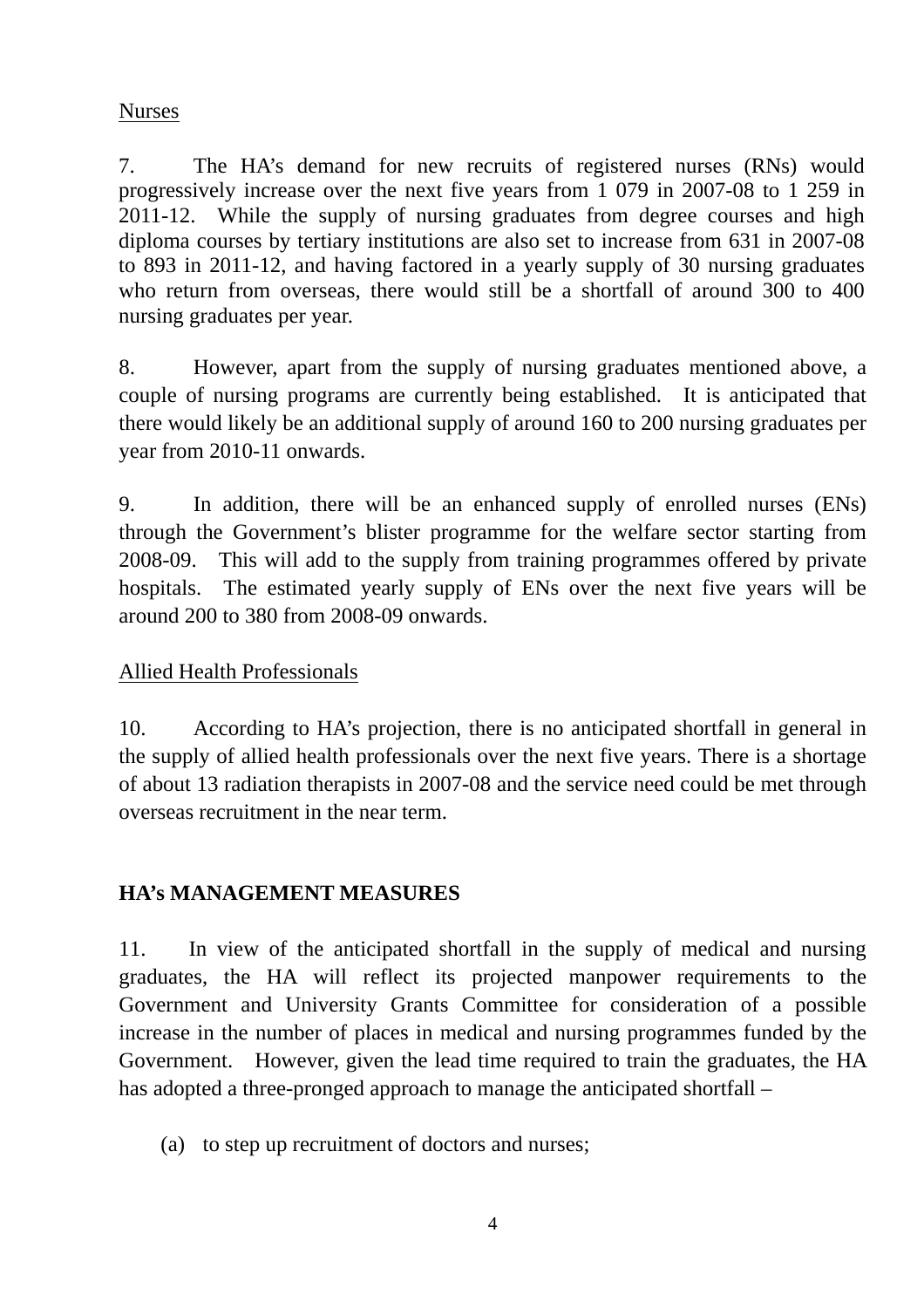- (b) to enhance retention of existing staff; and
- (c) to manage the demand of its medical services by preventing avoidable hospitalisation.

## Recruitment

12. The HA will enhance its recruitment drives for healthcare graduates. In 2007-08, the HA is planning to recruit at least 320 to 340 doctors, 600 nurses and 190 allied health staff for professional training and to meet service needs. The recruitment exercise will be co-ordinated centrally by the HA Head Office. Efforts will be made to attract suitable candidates locally as well as from overseas. In addition, both full-time and part-time new recruits may be offered pay increments commensurate with their experience on appointment.

13. The HA will make wider use of part-time employment to tap the latent supply of experienced doctors and nurses in the market, who may not be able to commit on a full-time basis. As a matter of fact, the HA has already recruited over 40 part-time nurses with specialty experience to assist in patient care since January 2007.

14. To further alleviate the workload of nurses, the HA will recruit more temporary undergraduate nursing students to provide assistance in clinical settings. Technicians will also be recruited and deployed after training to relieve nurses from low complexity technical duties.

## Retention

15. The HA is seeking to improve retention of existing staff through a number of human resources strategies. These include –

- (a) *Flexible pay arrangements*: introduced in April 2006 to improve pay incentives for both existing staff and new recruits. One of the relevant initiatives is the granting of increments to all serving employees recruited on fixed-pay-point contracts (i.e. those recruited on or after 15 June 2002), subject to effective performance and completion of the required length of service.
- (b) *Enhanced employment policies*: these are aimed at giving staff greater job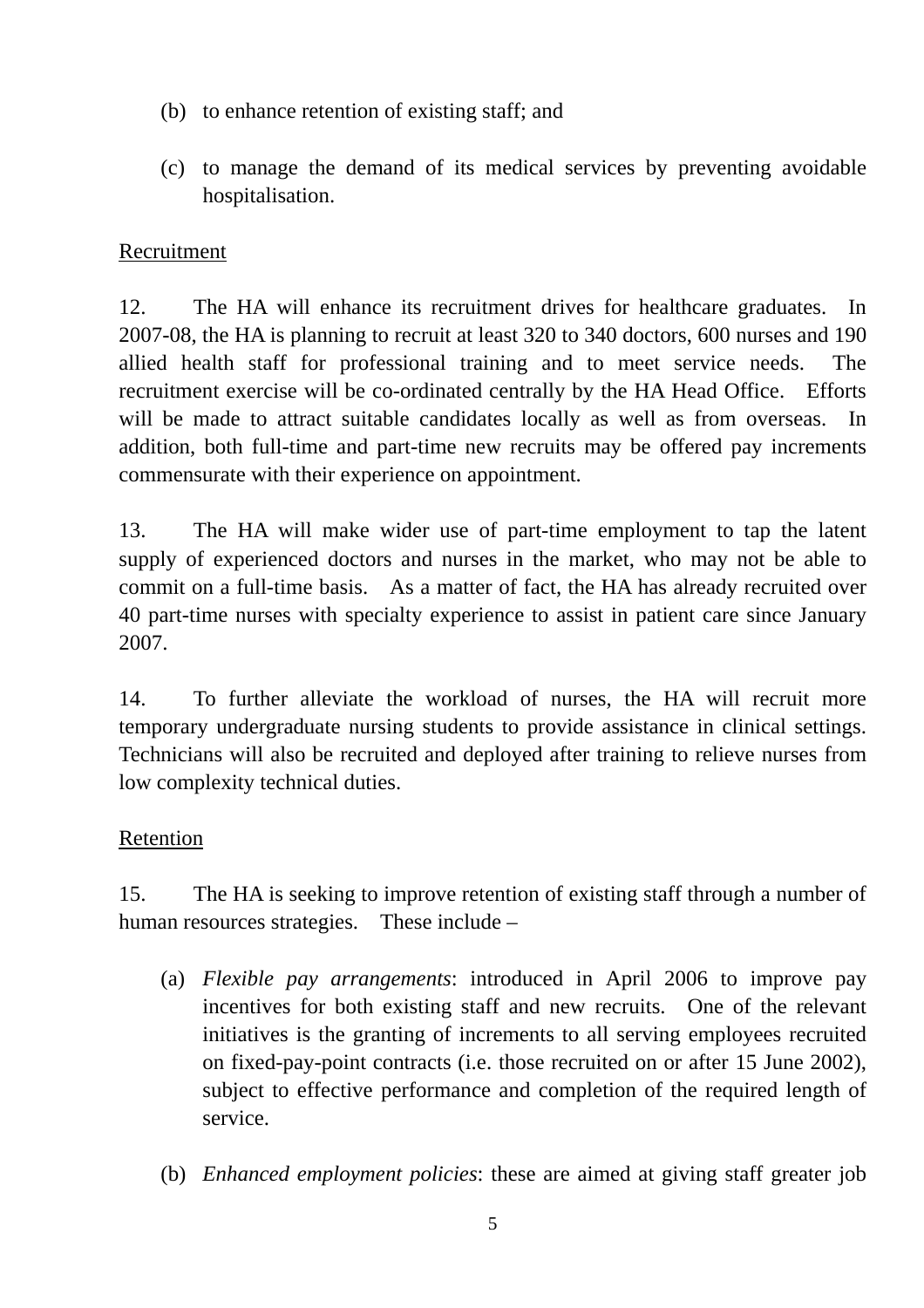security and work-hour flexibility. For example, the HA introduced a conversion scheme in July 2006 to give those employees on contract terms, who have completed at least six years of service with good performance, the opportunity to switch to permanent terms of employment. Another example is the use of more flexible employment terms, under which existing full-time staff may apply to switch to part-time employment subject to operational needs.

- (c) *Improved career structure*: the HA is reviewing the career structure for its healthcare staff. This involves the development of career pathways, clearer delineation of the roles and responsibilities at various levels within the relevant grades, formulation of a more appropriate remuneration package, and enhanced advancement opportunities. The HA expects that new career progression models for its healthcare staff will be available by the end of 2007-08.
- (d) *Enhanced training and development opportunities*: HA will strengthen such opportunities for its healthcare staff to facilitate their professional development.

16. In addition to the general strategies and measures above, the following specific measures have been implemented or would be implemented for doctors, nurses and allied health staff –

- (a) Doctors
	- (i) The pool will be enhanced by attracting overseas medical graduates who are either registrable or might intend to pursue local registration through sitting the licentiate examination or limited registration.
	- (ii) Doctors' work hour reform is being piloted with a view to improving doctor's working conditions, hence improving retention.
	- (iii) Residents with specialist qualification from the Hong Kong Academy of Medicine and those who passed the intermediate examinations have been recognised and rewarded with pay increments since April 2006.
	- (iv) Over 260 doctors have been granted permanent employment through conversion.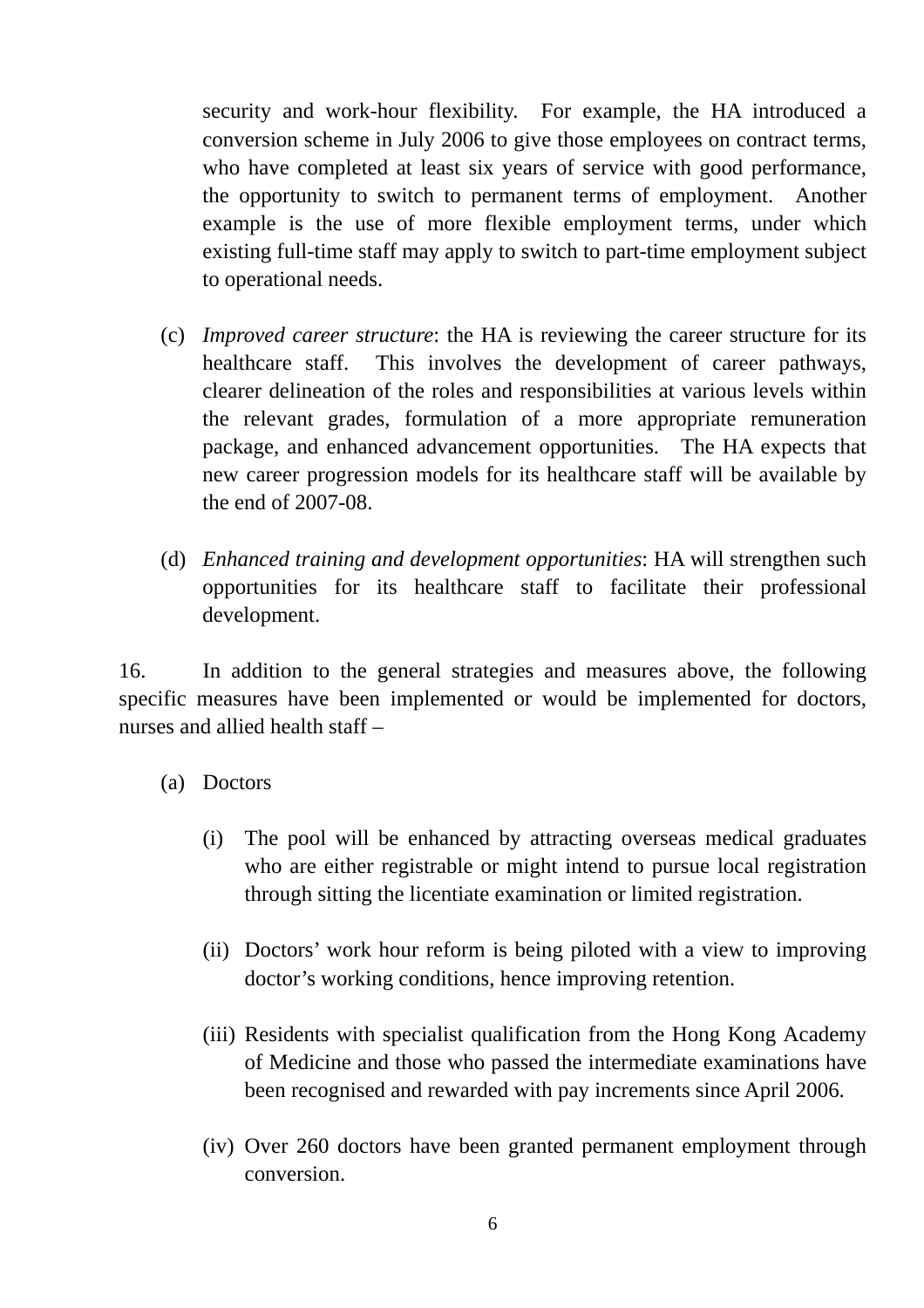- (v) A new career model for doctors is being explored. The career model aims to establish a better linkage between staff's competence level and the job requirement, and to provide doctors with better recognition and development opportunities. The new career structure will facilitate the recognition for specific roles and position for achievement of career/professional milestones, thereby creating better incentives for experienced doctors and specialists to stay. The current pay scale for different levels of doctors will be reviewed. Job titles may also be modernised in alignment with market practice.
- (vi) Over 30 tailored training programs have been planned for doctors in 2007-08.
- (b) Nurses
	- (i) The hourly rates for temporary part-time nurses have been enhanced to provide a more competitive package.
	- (ii) More flexible continuous night shift arrangements have been introduced to reduce the frequency of night shifts for nurses since end 2006.
	- (iii) Over 140 nurses have been granted permanent employment through conversion.
	- (iv) The Advanced Practice Nurse (APN) level introduced in 2003 is one of the key components in the enhanced career structure for nurses. So far, over 700 appointments to APN positions have been made over the four-year period.
	- (v) Career progression models for nurses are being explored with a view to establishing better defined clinical career pathways within the nursing job family. The career framework will help create a better pathway for the reward of nurses who attained the required experience and competence level under the new model. Staff groups will be consulted on the new model in the near future.
	- (vi) HA will further strengthen the two-year structured preceptorship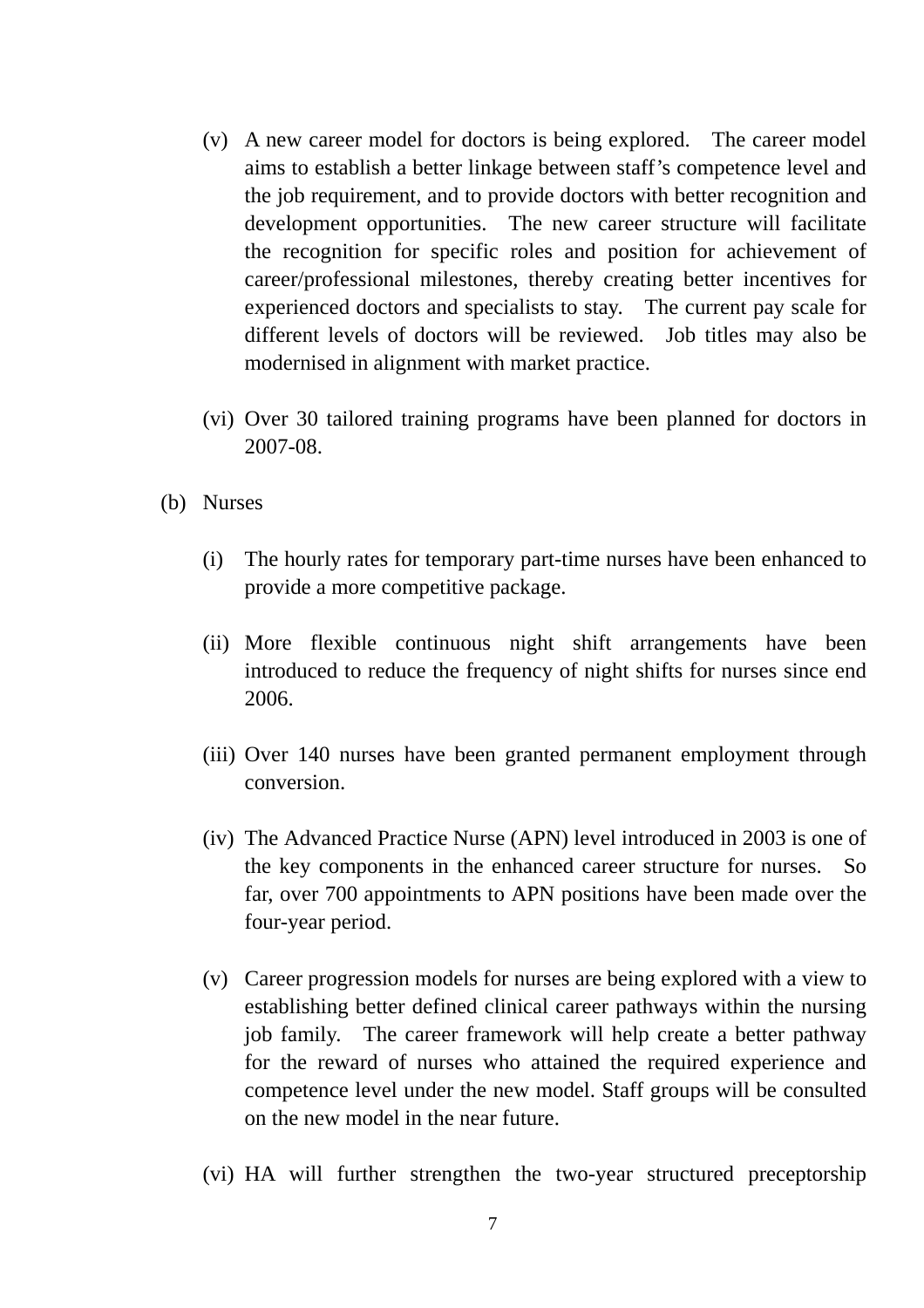scheme for newly recruited Registered Nurses.

- (vii) 11 specialty courses and 60 advanced enhancement programs have been planned for nurses in 2007-08.
- (viii) Training subsidy will continue to be given to Registered Nurses and Enrolled Nurses for taking the conversion program.
- (c) Allied Health Professionals
	- (i) Over 110 allied health professionals have been granted permanent employment through conversion.
	- (ii) Career models will be piloted for physiotherapists, occupational therapists and radiographers. Review is in progress for relevant staff groups. A structured training program for all newly recruited allied health staff in accordance with the training and career development framework has been launched since April this year. The program is a three-year cluster-based professional specific program which aims to provide new recruits with a structured exposure to the HA working environment, refine their practices and facilitate a better understanding of their roles and responsibilities.
	- (iii) 33 tailored training programmes have been planned for allied health staff in 2007-08.